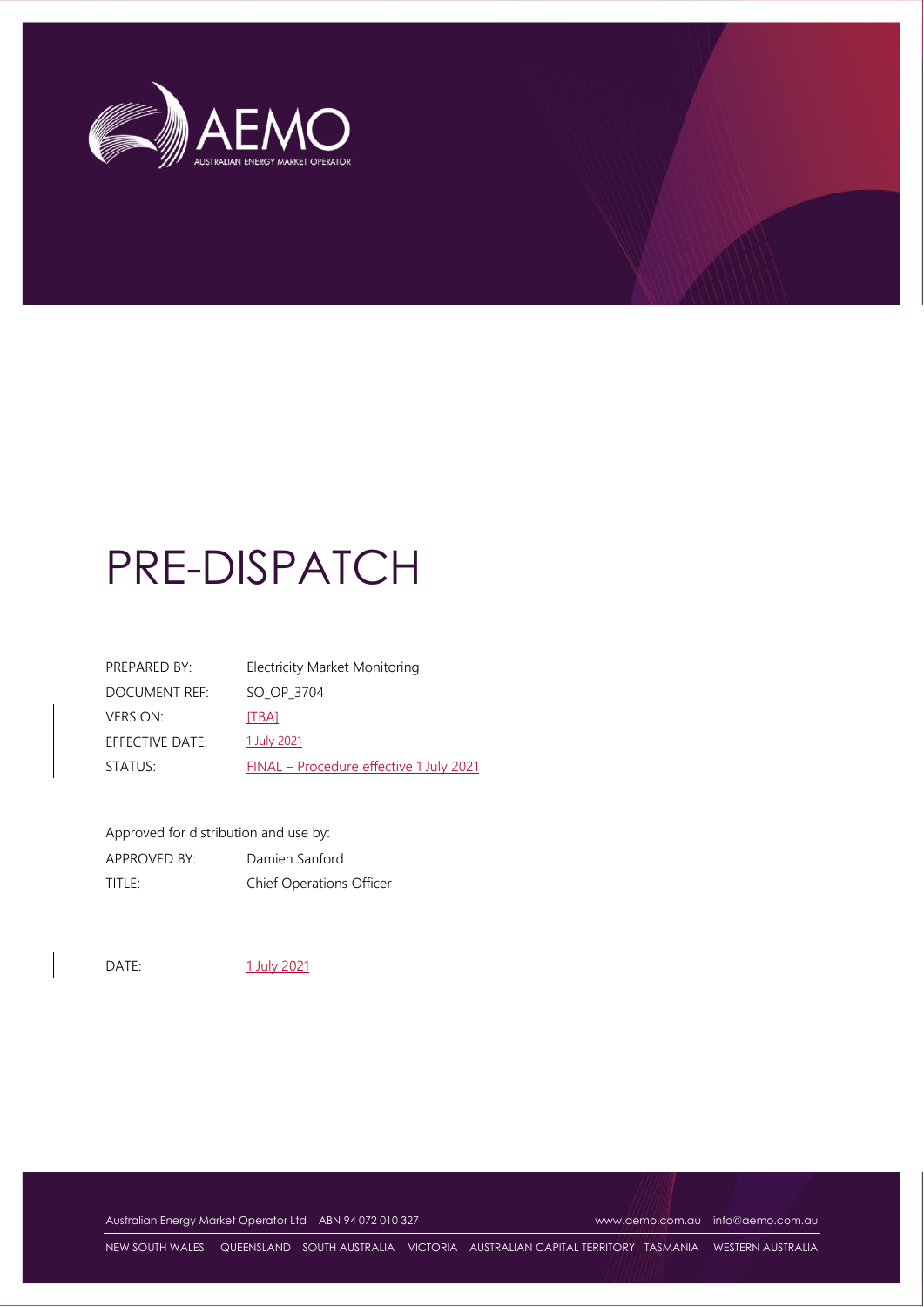

# **VERSION RELEASE HISTORY**

| Version | Date       | Author                                   | Checker                  | Endorser       | Approver   | Comments                                                                                                                                                                 |
|---------|------------|------------------------------------------|--------------------------|----------------|------------|--------------------------------------------------------------------------------------------------------------------------------------------------------------------------|
| [TBA]   | 01/07/2021 | <b>M</b> Sanders                         |                          |                |            | Updated to new<br>AEMO template.<br>Updated for Five-<br>Minute Settlement.<br>Includes addition of<br>5MPD.                                                             |
| 14      | 05/11/2016 | P Ryan                                   | J Wright                 | T van der Walt | D Sanford  | Table 2                                                                                                                                                                  |
| 13      | 30/05/2016 | T van der Walt                           | M Rositano               | A Honecker     | D Sanford  | Updated Section 6.2.2.                                                                                                                                                   |
| 12      | 01/05/2014 | R Palmer<br>T van der Walt<br>A Yohannan | P Ryan<br>T van der Walt | P Ryan         | M Stedwell | Transferred content to<br>new template.<br>Updated Section 6.2.2.<br>Changes made to<br>reflect incorporation<br>of ASEFS forecasts<br>into market systems<br>processes. |
| 11      | 01/09/2010 | M San                                    | P Uribe                  | S Mathur       | P Ryan     | Changes to section 4.1<br>and disclaimer added                                                                                                                           |
| 10      | 01/07/2009 | A Stephens<br>M Hoarau                   | P Uribe                  | C Brownlee     | M Hoarau   | Change to AEMO<br>document.                                                                                                                                              |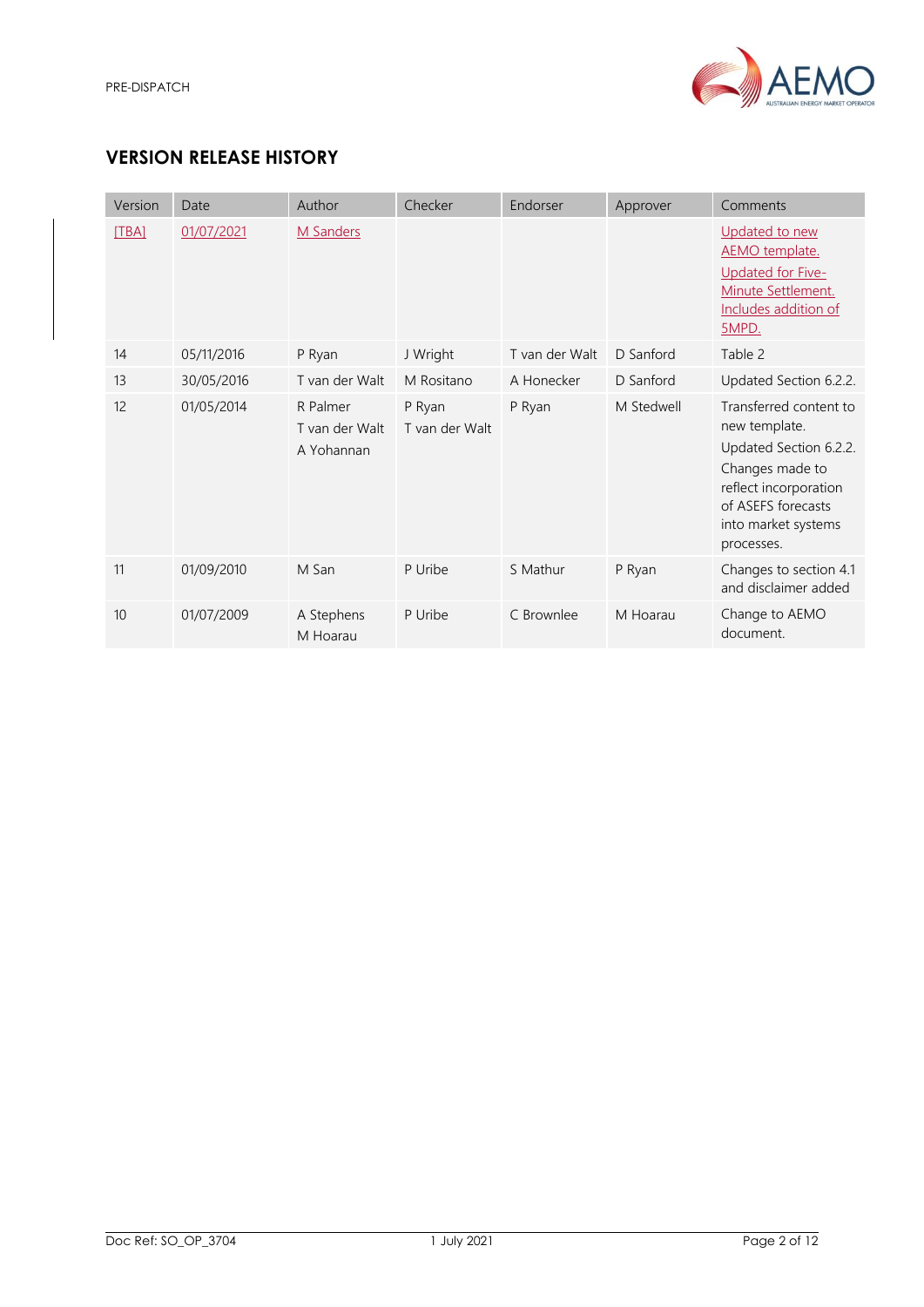PRE-DISPATCH

# **CONTENTS**



| 1.   | <b>INTRODUCTION</b>               | 5       |               |
|------|-----------------------------------|---------|---------------|
| 1.1. | Purpose and scope                 | 5       |               |
| 1.2. | Definitions and interpretation    | 5       |               |
| 1.3. | Related Policies and Procedures   |         | <b>Delete</b> |
| 2.   | PRE-DISPATCH OVERVIEW             | $\bf 6$ |               |
| 2.1. | Pre-dispatch timing               | 7       |               |
| 3.   | <b>INPUTS</b>                     | 7       |               |
| 3.1. | Participant Inputs                | 7       |               |
| 3.2. | <b>AEMO</b> Inputs                | 8       |               |
| 3.3. | SCADA                             | 9       |               |
| 4.   | <b>OUTPUTS</b>                    | 9       |               |
| 4.1. | Aggregate data                    | 9       |               |
| 4.2. | Unit Specific data                | 11      |               |
| 5.   | MANAGEMENT OF PRE-DISPATCH        | 11      |               |
| 5.1. | Demand forecast accuracy          | 11      |               |
| 5.2. | AWEFS and ASEFS Forecast accuracy | 11      |               |
| 5.3. | Constraint formulation            | 11      |               |
| 5.4. | Short notice outages              | 11      |               |
| 5.5. | Unplanned outages                 | 12      |               |
| 5.6. | Re-bidding                        | 12      |               |

# **TABLES**

| Table 1       | יוד'                            |  |
|---------------|---------------------------------|--|
| $\tau$ ahle 2 | Related policies and procedures |  |

# **FIGURES**

|--|--|--|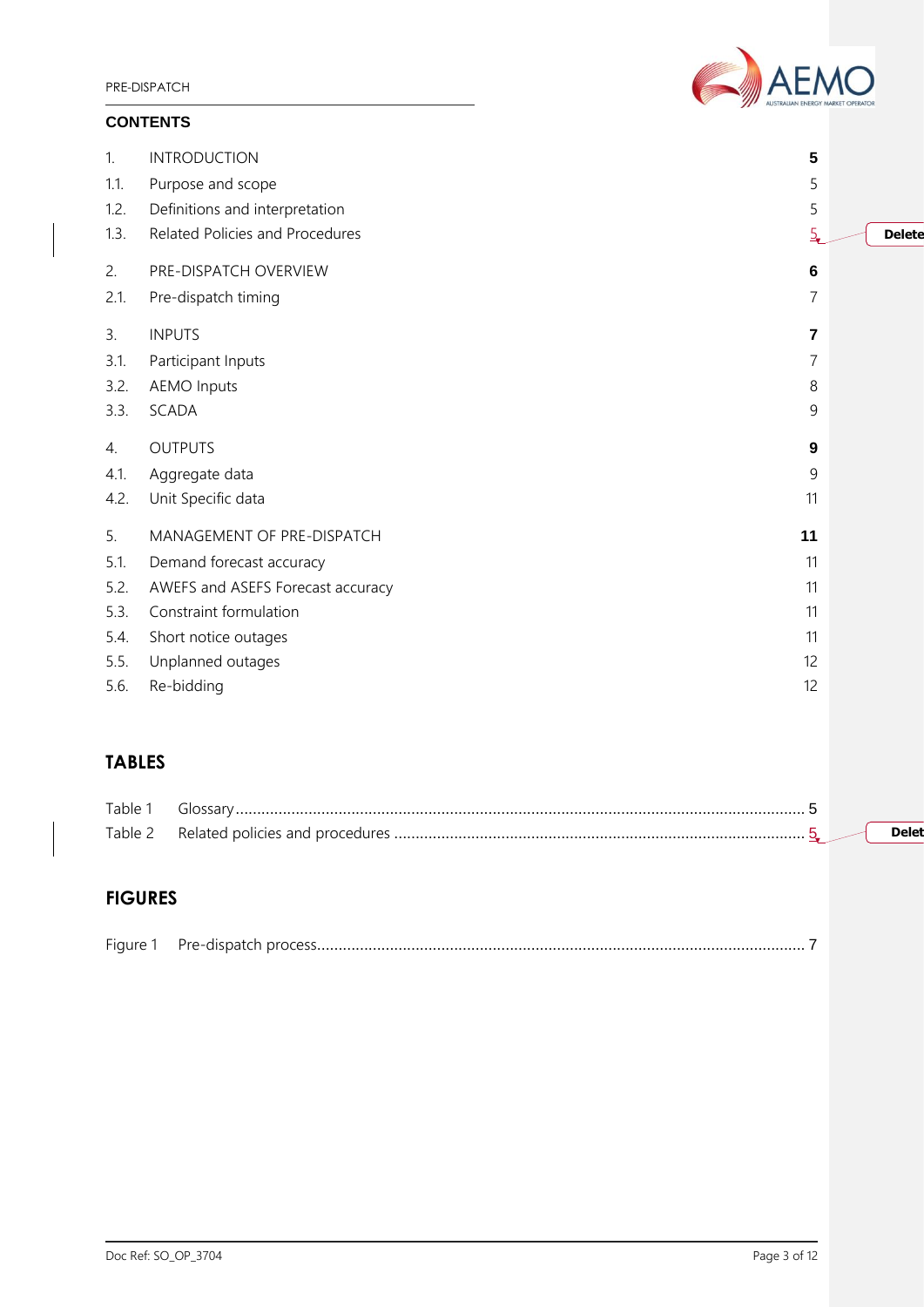

# **DISCLAIMER**

This document or the information in it may be subsequently updated or amended. This document does not constitute legal or business advice, and should not be relied on as a substitute for obtaining detailed advice about the National Electricity Law, the National Electricity Rules, or any other applicable laws, procedures or policies. AEMO has made every reasonable effort to ensure the quality of the information in this document but cannot guarantee its accuracy or completeness. Accordingly, to the maximum extent permitted by law, AEMO and its officers, employees and consultants involved in the preparation of this document:

- make no representation or warranty, express or implied, as to the currency, accuracy, reliability or completeness of the information in this document; and
- are not liable (whether by reason of negligence or otherwise) for any statements or representations in this document, or any omissions from it, or for any use or reliance on the information in it.

### Copyright

© 2019 Australian Energy Market Operator Limited. The material in this publication may be used in accordance with the copyright permissions on AEMO's website.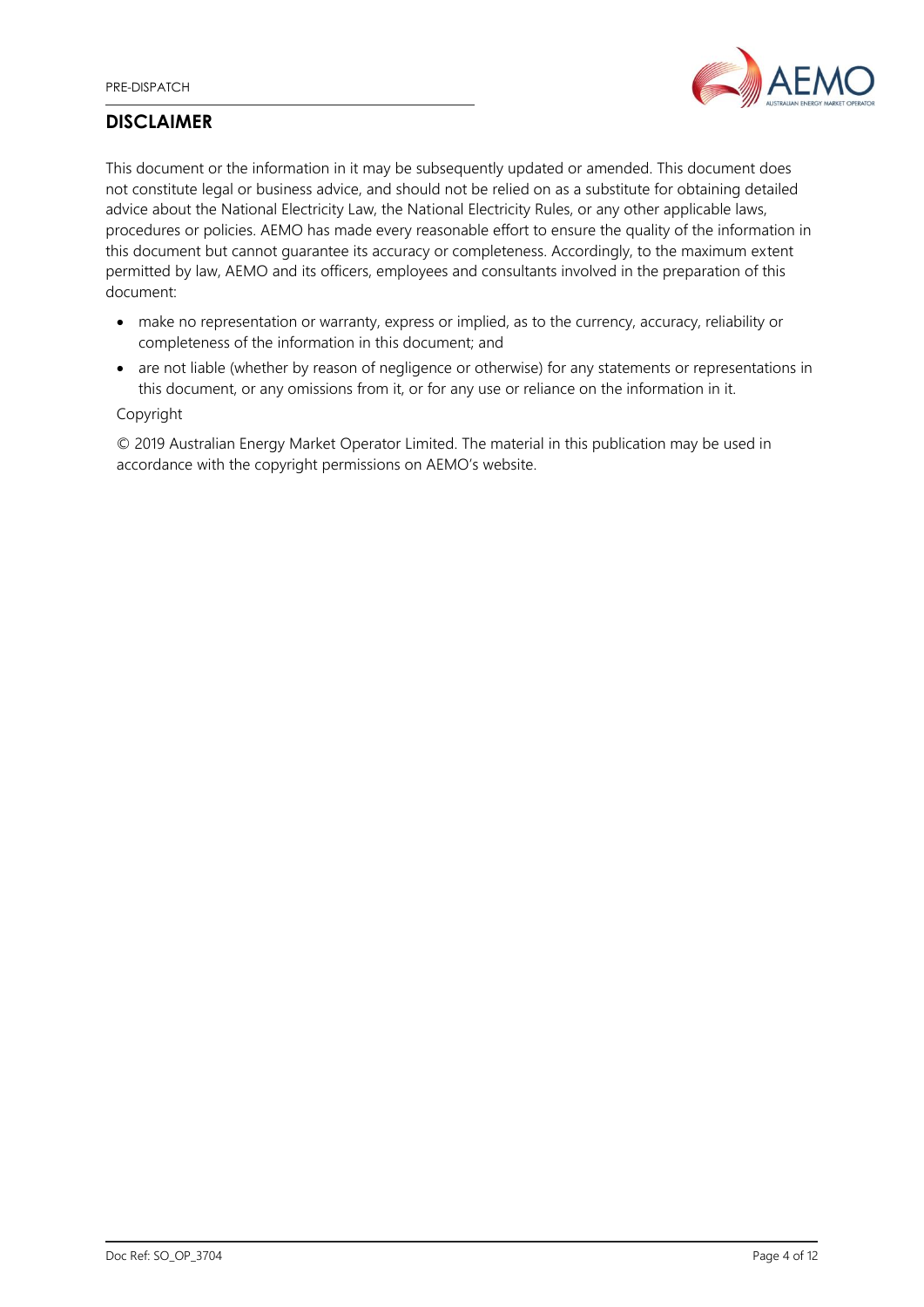

# <span id="page-4-0"></span>**1. INTRODUCTION**

# <span id="page-4-1"></span>**1.1. Purpose and scope**

- (a) This Pre-Dispatch procedure is a *power system operating procedure* under clause 4.10.1 of the National Electricity Rules (NER).
- (b) If there is any inconsistency between this procedure and the NER, the NER will prevail to the extent of that inconsistency.
- (c) This Pre-Dispatch procedure describes the NEM *pre-dispatch* process in terms of the inputs to the process and the outputs provided by the process. It does not attempt to describe in detail the functional design of the *pre-dispatch* process.

# <span id="page-4-2"></span>**1.2. Definitions and interpretation**

- (a) In this document, a word or phrase in italics has the meaning given to that term in the NER.
- (b) In this document, capitalised words or phrases or acronyms have the meaning set out in the table below.
- (c) Unless the context otherwise requires, this document will be interpreted in accordance with Schedule 2 of the *National Electricity Law*.

#### <span id="page-4-5"></span>**Table 1 Glossary**

| Term         | Definition                                     |
|--------------|------------------------------------------------|
| AEMO         | Australian Energy Market Operator Limited      |
| <b>ASEFS</b> | Australian Solar Energy Forecasting System     |
| <b>AWEFS</b> | Australian Wind Energy Forecasting System      |
| <b>EMMS</b>  | Electricity Market Management System           |
| <b>FCAS</b>  | Frequency Control Ancillary Service            |
| <b>NEM</b>   | <b>National Electricity Market</b>             |
| <b>NER</b>   | National Electricity Rules                     |
| <b>NSP</b>   | Network Service Provider                       |
| UIGF         | Unconstrained Intermittent Generation Forecast |
|              |                                                |

# <span id="page-4-3"></span>**1.3. Related Policies and Procedures**

#### <span id="page-4-6"></span>**Table 2 Related policies and procedures**

<span id="page-4-4"></span>

| Policies and Procedure | <b>Title</b>                                   |
|------------------------|------------------------------------------------|
| SO OP 3709             | Generic Constraints Due to Network Limitations |
| SO OP 3710             | Load Forecasting                               |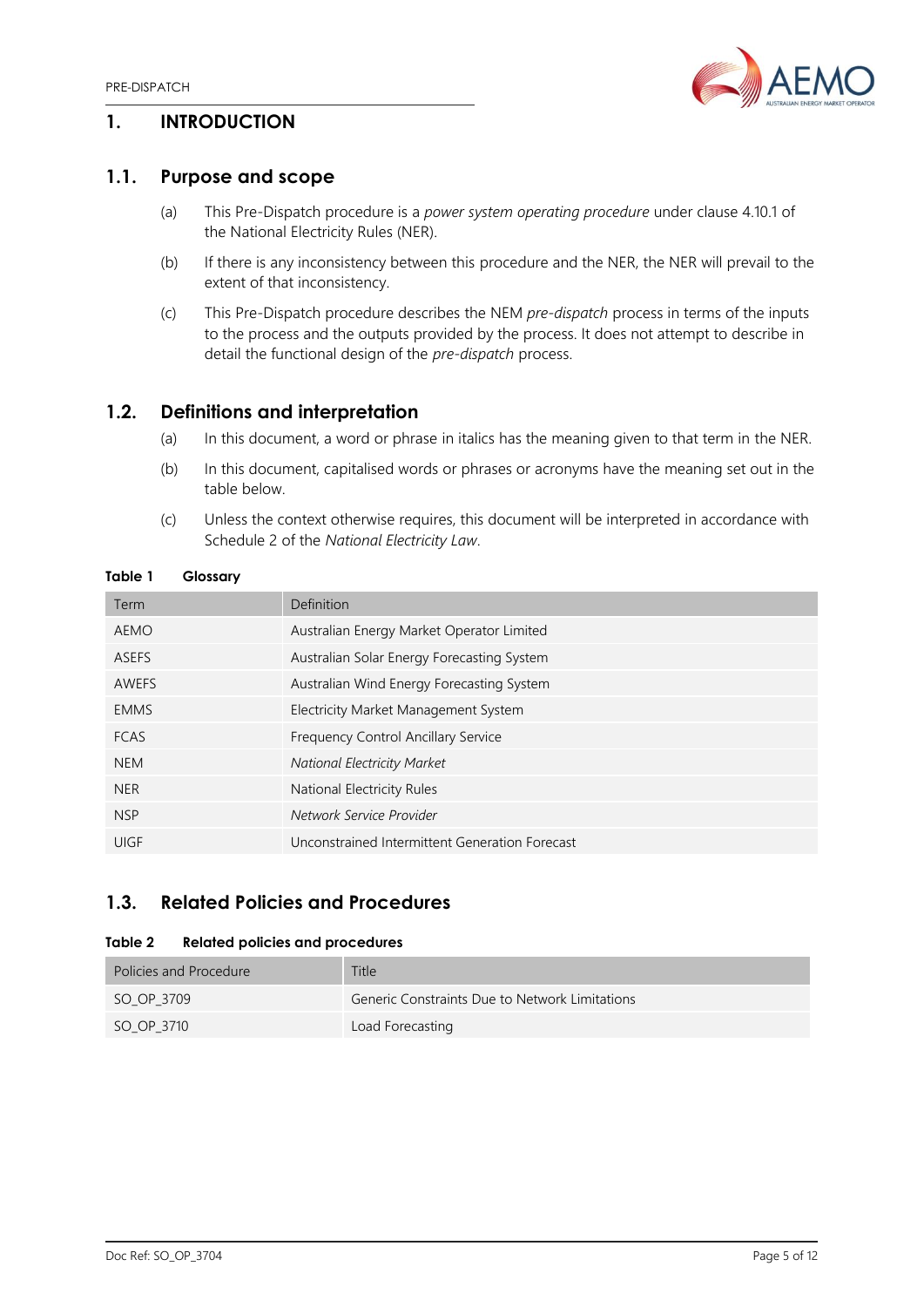

# **2. PRE-DISPATCH OVERVIEW**

Pre-dispatch has two major purposes:

- To provide *Market Participants* with sufficient unit loading, unit *ancillary service* response and pricing information to allow them to make informed business decisions.
- To provide AEMO with sufficient information to allow it to fulfil its duties in accordance with the Rules, in relation to system reliability and security.

This information is calculated in pre-dispatch and published to the market in the form of *trading interval* and *30-minute period* schedules of forecast unit loading, forecast unit *ancillary service* response and forecast regional prices.

Error! Reference source not found. below illustrates the *pre-dispatch* process in context of the inputs and outputs. The major inputs to the *pre-dispatch* process can be divided into two categories,

**Delete** 

- Participant Inputs
	- o Registration data
	- o Energy & FCAS *Dispatch offers*/*bids*
- AEMO Inputs
	- o Demand forecast
	- o *Ancillary service* requirements
	- o *Network Constraints*
	- o Wind generation forecasts from AWEFS
	- o Solar generation forecast from ASEFS

The major outputs of the pre-dispatch process are split into two categories

- Aggregate data
	- o *Pre-dispatch* solution data
	- o Regional data
	- o Network data
- Unit specific data
	- o Unit energy dispatch data
	- o Unit *ancillary service* dispatch data

Each of these inputs and outputs is detailed in the sections below.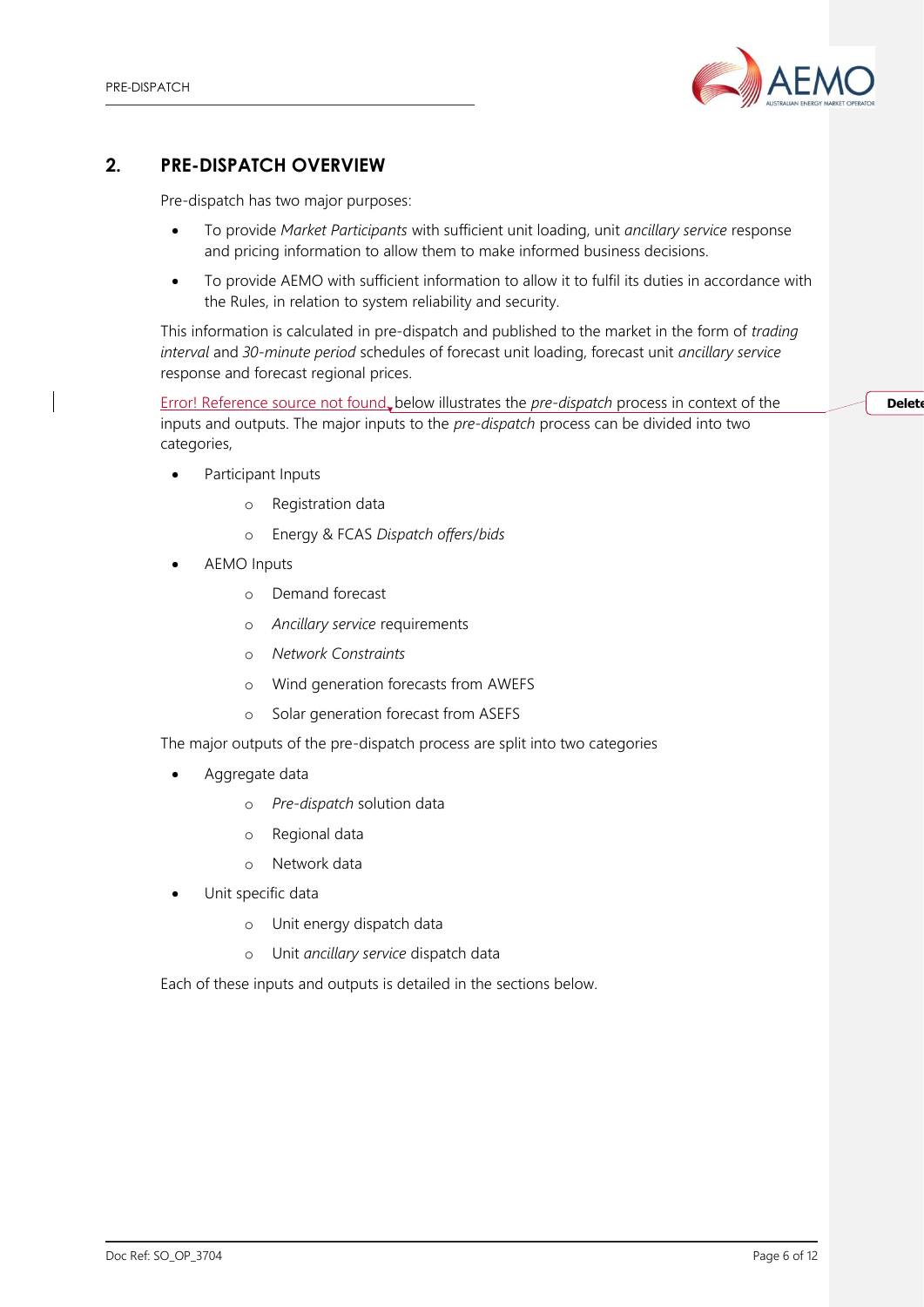



#### **Figure 1 Pre-dispatch process**

## <span id="page-6-3"></span><span id="page-6-0"></span>**2.1. Pre-dispatch timing**

As indicated in NER 3.8.20 AEMO must prepare and publish a *pre-dispatch* schedule in accordance with the Spot Market Operations Timetable. AEMO runs *pre-dispatch*:

- every five minutes, for each *trading interval* in the next hour; and
- every half hour, on the half hour, for each *30-minute period* up to and including the last *30-minute period* of the last *trading day* for which bid band prices have closed. As changes to bid band prices for the next trading day close at 1230 hours, AEMO will at 1230 hours publish *pre-dispatch* for all *30-minute periods* up to the end of the next trading day.

## <span id="page-6-1"></span>**3. INPUTS**

## <span id="page-6-2"></span>**3.1. Participant Inputs**

#### **3.1.1. Registration data**

Unit registration data is standing data that is initially submitted by the *Market Participant* and subsequently authorised by AEMO as part of the dispatchable unit registration process for participation in energy and *ancillary services* dispatch.

#### **3.1.2. Energy and FCAS dispatch offers/bids**

Unit energy *dispatch offer*/bid data is price band and MW loading constraint information relating to a market participant's dispatchable unit(s) or load(s) which is submitted by market participants in accordance with NER 3.8. This data is used by *pre-dispatch* to forecast the MW loading for each dispatchable unit or load at the end of each *trading interval* or *30-minute period* of the *predispatch* period.

#### **Delete**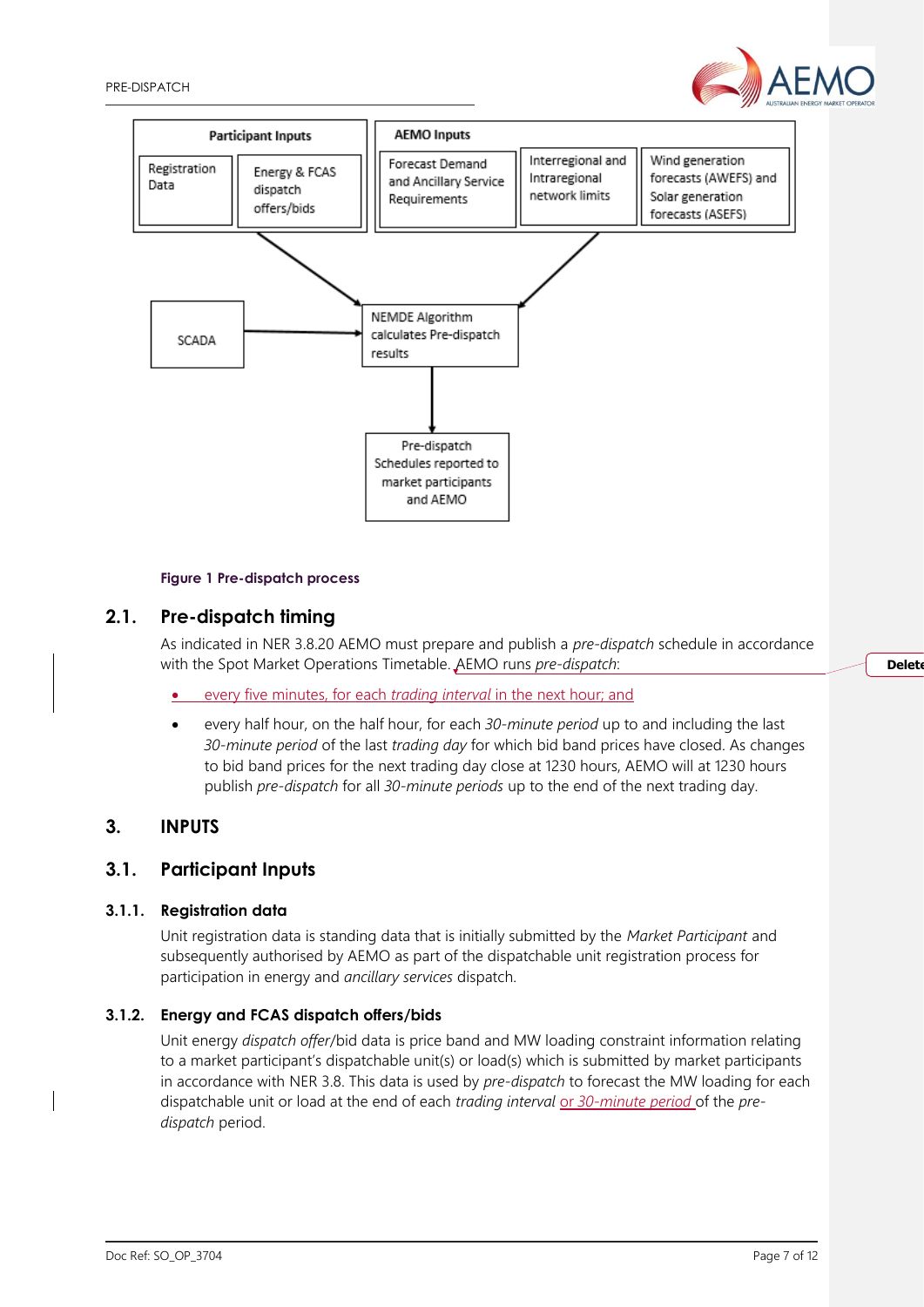FCAS *dispatch offer*/bid data is FCAS quantity, pricing and boundaries of operation information relating to a *market participant's* dispatchable unit(s) or load(s) which is submitted by *market participants* in accordance with NER 3.8. This data is used by *pre-dispatch* to forecast the *dispatch* of each FCAS service for each dispatchable unit or load, which has submitted an FCAS offer/bid, for each *trading interval* or *30-minute period* of the *pre-dispatch* period.

Five-minute *pre-dispatch* uses the *dispatch offers* and *dispatch bids* for each *trading interval* in the forecast period. Half-hourly *pre-dispatch* uses the *dispatch offers* and *dispatch bids* for the last *trading interval* in each *30-minute period*.

#### **3.1.3. Fast-start inflexibility profiles**

Fast-start inflexibility profiles are used to define the *dispatch inflexibilities* of plants that can synchronise and reach minimum load in 30 minutes, and can synchronise, reach minimum load and shut down in less than 60 minutes.

Fast-start inflexibility profiles are used in five-minute *pre-dispatch*. Fast-start inflexibility profiles are not used in half-hourly *pre-dispatch*.

## <span id="page-7-0"></span>**3.2. AEMO Inputs**

### **3.2.1. Forecast demand**

In accordance with NER 4.9.1 AEMO must produce the most probable (50% probability of exceedance) energy demand for each region for each *30-minute period*. These forecasts are based on half-hourly historical metering records and expected weather patterns.

AEMO will regularly review the accuracy of the *pre-dispatch* demand forecast to ensure if reflects the actual demand trend. For details on load forecasting methodology refer to SO\_OP\_3710 (Load Forecasting)

The half-hourly demand forecasts are used in half-hourly *pre-dispatch*. Five-minute *pre-dispatch* uses demand forecasts based on recent historical incremental changes in demand for the corresponding *trading interval*.

#### **3.2.2. Ancillary service requirements**

In accordance with NER 3.11 AEMO is required to enter the regional FCAS requirements for each FCAS service for each *trading interval*. This is implemented in the form of FCAS type constraints. For details relating to calculation of FCAS requirements refer to [Constraint Implementation](http://www.aemo.com.au/-/media/Files/Electricity/NEM/Security_and_Reliability/Congestion-Information/Constraint-Implementation-Guidelines.pdf)  [Guidelines.](http://www.aemo.com.au/-/media/Files/Electricity/NEM/Security_and_Reliability/Congestion-Information/Constraint-Implementation-Guidelines.pdf)

#### **3.2.3. Inter-regional and Intra-regional Limits**

Each *interconnector* has a defined flow direction, with positive *interconnector* flows out of the defined "From Region" into the "To Region" with the limits on the scheduled flow of energy over an *interconnector* defined for each direction.

Limits on the operation of dispatchable units and *interconnectors* are implemented in the NEMDE algorithm using constraint equations. These constraints may represent "system normal" type limits or may be invoked for planned outages of transmission equipment as advised by the relevant NSPs.

Constraints for planned *outages* may include both energy and FCAS requirements. For a full description on constraints refer to SO\_OP\_3709 (Generic Constraints Due To Network Limitations).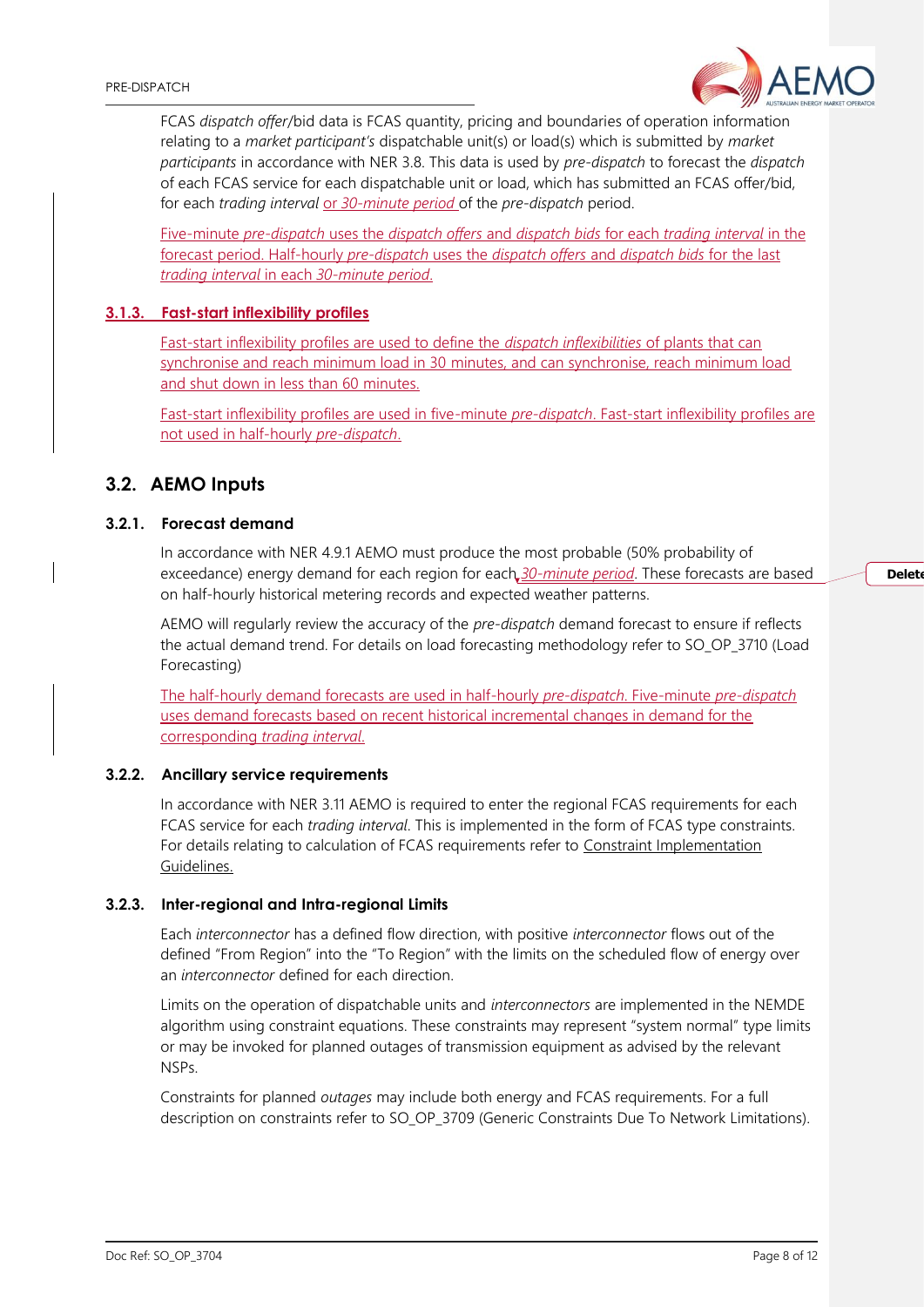

NSPs or AEMO may also define certain *intra-regional* limits to control flows within a region. AEMO will use constraint equations to impose energy flow limits on intra-connectors.

## **3.2.4. AWEFS and ASEFS Forecasts**

The Australian Wind Energy Forecast System (AWEFS) and the Australian Solar Energy Forecast System (ASEFS) provide the unconstrained intermittent generation forecasts (UIGF), or max availability, for semi scheduled wind farms and solar farms respectively. They are also used to calculate the level of non-scheduled wind and solar generation.

# <span id="page-8-0"></span>**3.3. SCADA**

The following SCADA data is captured by the NEMDE process from the NEM SCADA database and is applied to the first *trading interval* calculation only, of the current *pre-dispatch* schedule.

- Unit data
	- o Initial loading
	- o Unit ramp rates
	- o AGC status
- Region data
	- o Aggregate dispatch error (ADE)
	- o Forecast demand change
- Network data
	- o Initial *interconnector* flow
	- o EMS limits

## <span id="page-8-1"></span>**4. OUTPUTS**

*Pre-dispatch* information is released to the market in two stages:

- Output results calculated from each run of the *Pre-dispatch* process are released after that *Pre-dispatch* run. *Pre-dispatch* data of an aggregate nature (both inputs and outputs) is published to the whole market, with data relating to a specific market participant only published to that participant; and
- All *Pre-dispatch* data (both input and output) is published to the whole market after the end of the trading day to which that data applies.

Details of the different data provided in each category can be found in the AEMO document, Pre-dispatch Process Description, available from the AEMO website.

# <span id="page-8-2"></span>**4.1. Aggregate data**

## **4.1.1. Pre-dispatch solution data**

Provides an indication of the status of the *pre-dispatch* solution, whether the solution was successful or not and whether the solution is complete.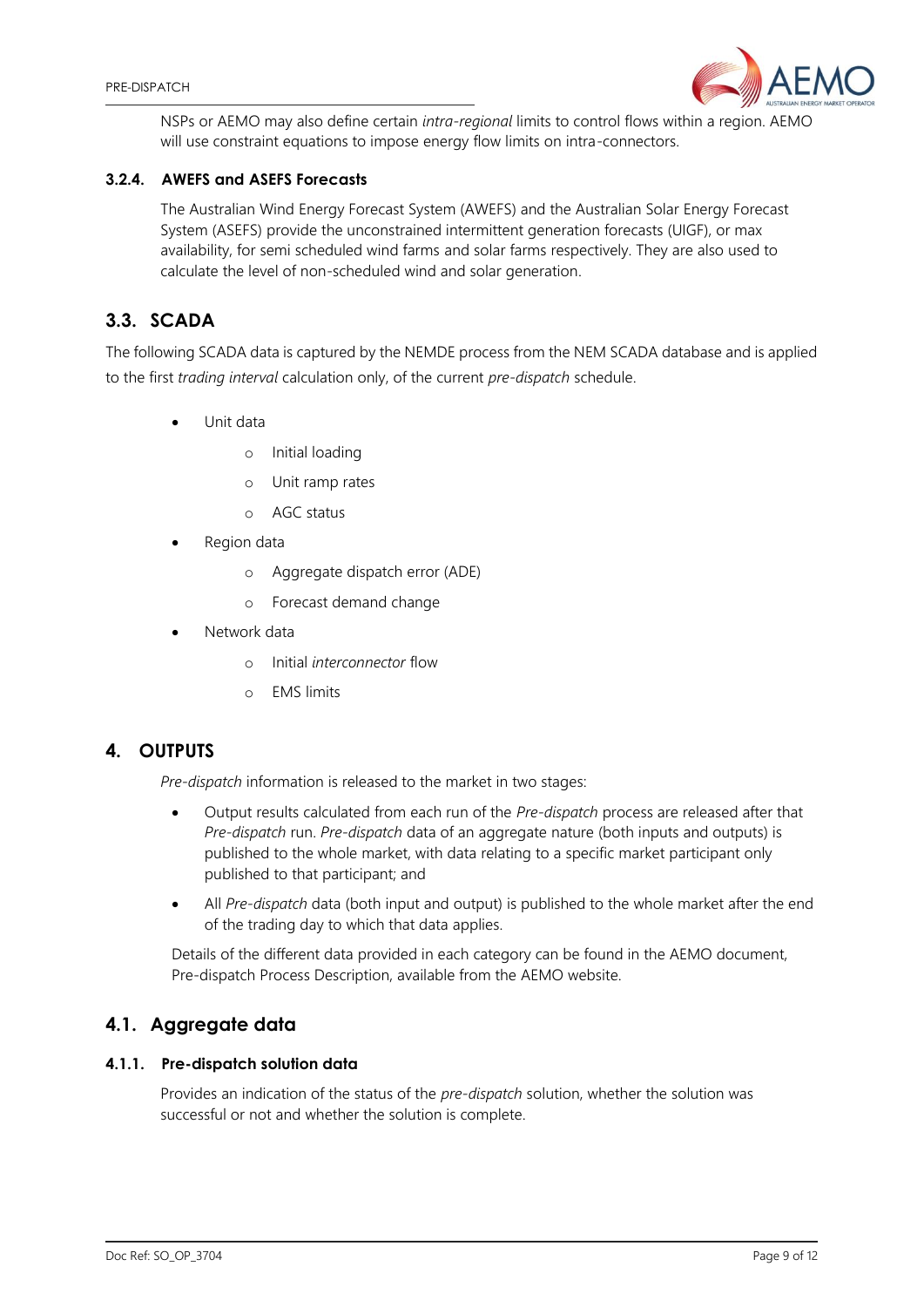Dele

**Dele** 

#### **4.1.2. Region data**

Provides the following information for each region for each *trading interval* or 30-minute period within the *pre-dispatch* period,

- *Spot prices* or *30-minute prices* for energy and FCAS
- **Excess generation price**
- *30-minute prices* and excess generation sensitivity prices
- Total demand
- Daily energy requirement
- *Short term capacity reserve* requirement
- Short term capacity requirement
- Energy unconstrained short term capacity
- Energy constrained short term capacity
- Energy constrained short term capacity surplus
- Dispatchable generation
- Dispatchable load
- Deficit/surplus generation
- Net interchange
- FCAS dispatch
- FCAS local dispatch
- FCAS requirements
- FCAS local requirements
- FCAS import
- Aggregate dispatch error (for first interval only)
- Forecast demand change (for first interval only)

#### **4.1.3. Network data**

Provides the following information for each *trading interval* or 30-minute period within the pre*dispatch* period,

- *Interconnector* flow
- *Interconnector* metered MW flow
- *Interconnector* flow limits
- *Interconnector* flow limit status
- Marginal value
- Violation degree
- *Interconnector* flow losses
- *Interconnector* flow loss factor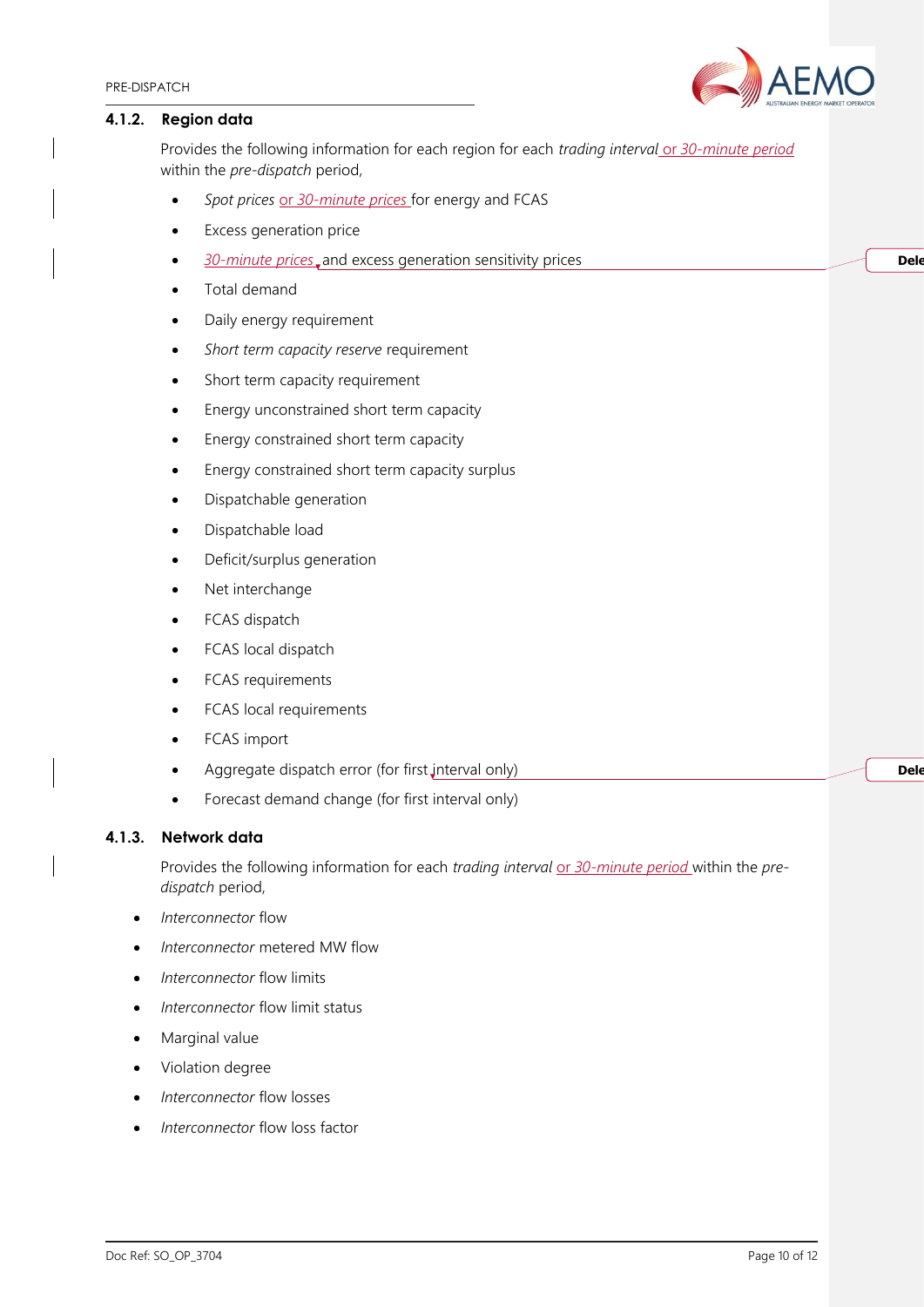

- *Intra-regional* network flow limit
- *Intra-regional* network flow limit status

# <span id="page-10-0"></span>**4.2. Unit Specific data**

For each dispatchable unit or load the following information is provided for each *trading interval* within the *pre-dispatch* period,

- Total cleared MW
- Initial MW
- Energy market ramp rate
- FCAS raise response (for each service)
- FCAS lower response (for each service)
- AGC status

# <span id="page-10-1"></span>**5. MANAGEMENT OF PRE-DISPATCH**

AEMO will review the results of *pre-dispatch* on a regular basis to ensure the accuracy and validity of the results. Accuracy and validity may be affected by a number of issues including.

## <span id="page-10-2"></span>**5.1. Demand forecast accuracy**

Half-hourly demand forecast accuracy is highly dependent on weather forecast accuracy and customer behaviour.

AEMO will regularly review the accuracy of regional demand forecasts to ensure they reflect the actual demand trend. If the forecast error for a region is greater than a threshold limit for greater than two *30-minute periods* AEMO may submit a revised forecast for that region.

## <span id="page-10-3"></span>**5.2. AWEFS and ASEFS Forecast accuracy**

AWEFS and ASEFS forecast wind and solar generation based on weather information and real time data. Plant availability and down regulation of semi-scheduled generators may affect the accuracy of wind and solar generation forecasts. AEMO will monitor AWEFS and ASEFS forecasts to ensure acceptable levels of accuracy are maintained.

# <span id="page-10-4"></span>**5.3. Constraint formulation**

The formulation used for the *pre-dispatch* calculation may differ from the dispatch formulation due to the number of assumptions that may need to be made relating to future system conditions. This may result in *pre-dispatch* giving a dissimilar outcome to dispatch. AEMO has a process in place to improve the *pre-dispatch* formulation of constraints where significant errors are observed.

## <span id="page-10-5"></span>**5.4. Short notice outages**

NSPs may submit short notice outages that require AEMO to apply a constraint at any time during the *pre-dispatch* or *dispatch* period. NSPs may also cancel planned outages at short notice. AEMO will invoke/revoke any relevant constraints as soon as is practicable after AEMO receives notification of a new or cancelled outage.

Delete

**Delete**